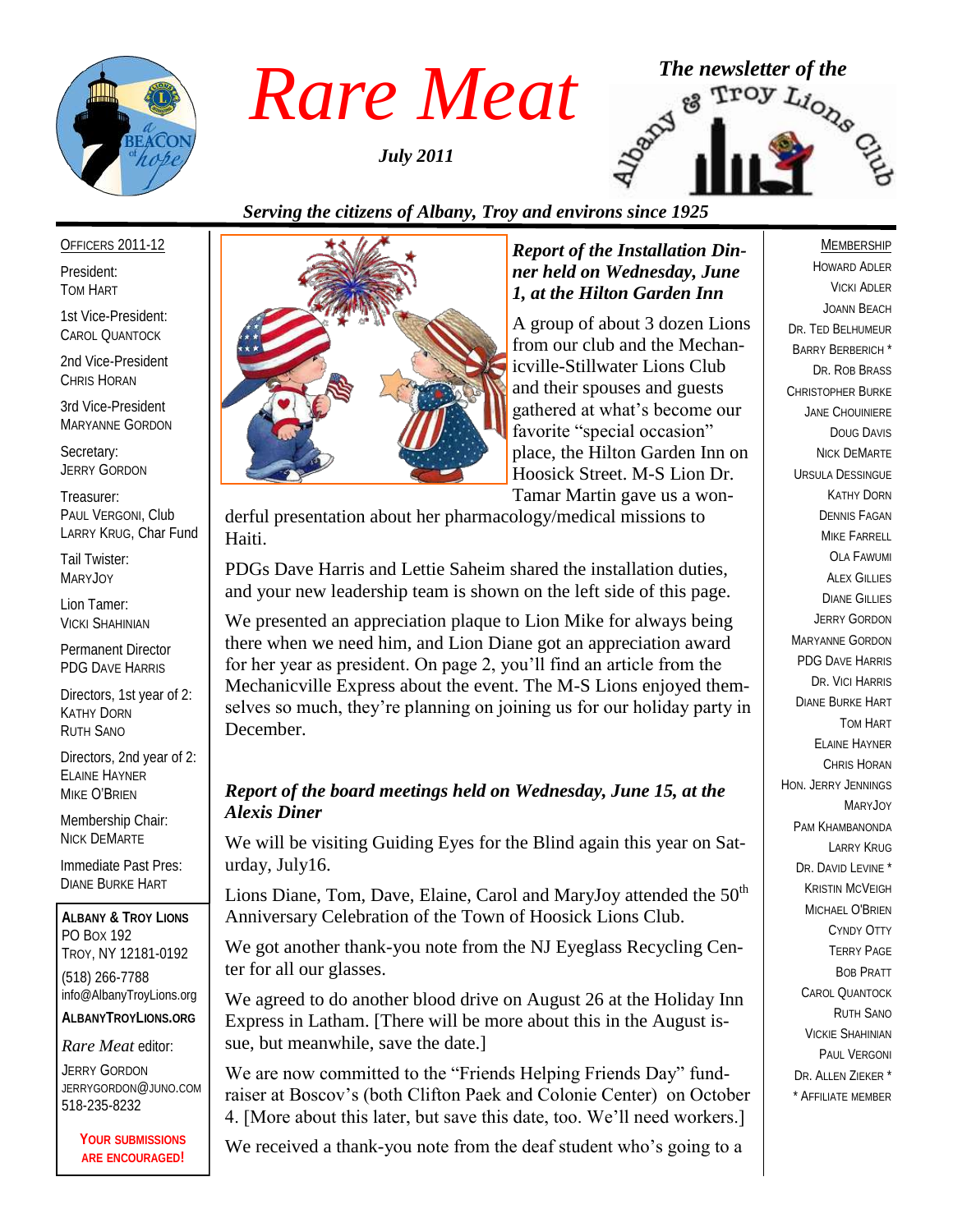summer camp at R.I.T. with our financial help, as well as some from recipients of the Klingaman Award.

We voted to bring a donation to Guiding Eyes. The amount will be \$200 or more, depending on whether we receive another check from metal eyeglass frames.

By e-mail on June 20, we received a request from a social worker in a BOCES classroom for Deaf and Hard of Hearing students at Farnsworth Middle School, who was writing on behalf of a student she works with. Zander is a fifth grader with Landau Kleffner Syndrome who resides in the city of Albany. He has an opportunity to attend the Green Mountain Lions Camp at Austene School for the Deaf in Brattleboro, VT for one week this summer. The cost of the program is \$365 plus travel expenses and spending money.

Zander's mom is a single parent who works full-time with disabled adults, and she is not able to afford the entire cost of the program. Any financial assistance she receives will be very helpful and greatly appreciated. This will be an invaluable experience for Zander in terms of his social skills, sense of independence and life experience. The social worker is currently investigating other sources of financial assistance, but has thus far secured only \$100 towards the cost of the camp.

In an e-mail vote on June 20-21, the board decided to donate \$150 towards this cause. We reached out to the Hearing Conservation Society, who will also donate \$150, thus covering the cost of the program plus providing a little extra for travel expenses.

#### *Our next meeting...*

Our next general meeting won"t be until September, but of course your board of directors will be working tirelessly over the summer. All Lions are welcome at the board meetings, which are on the 3rd Wednesday (July 20 and August 17) at 8:00 AM at the Alexis Diner, so if you need a "meetings fix," you know where to find us.

## *The District Governor's Contest*

PGD Dave Harris and Lion Mike O"Brien went to the DG"s Testimonial Dinner On June 17 in Johnstown. Dave says, "It was a great pleasure for me to represent the Albany  $\&$ Troy Lions Club in receiving this years Governor"s Contest Blue Team Award for our club. We now have a new patch to add to our awards banner. This is a fine tribute to the leadership of our club in promoting the many fine service



The Mechanicville-Stillwater officers that were installed were President: (King Lion) Kim Dumar, 1st V.P: Jim Smith, 2nd V.P: John McBride, 3rd V.P: Patricia Shannon, Treasurer: Tom Sullivan, Secretary: Ray Martin, Lion Tarner: Lettie Saheim, Tail Twister: Mike McBride, and Directors: Pat Baker, Bob Chase, and Dom Grimaldi.

Past District Governor, Lettie Saheim presented an award to Kim Dumar for his outstanding leadership, the club recognized John Choy the adviser to the Leo's Club of Shenendehowa High School for the inspiring work that he has done with that local youth organization. Over the next two months The Mechanicville-Stillwater Lions will again be raffling off a deluxe barbecue grill. You can support our local assistance projects by getting a ticket from any Lions member, or visit our booth at the Mechanicville Family Day. If you are interested in serving the community and would like to be Lion, contact Kim Dumar at 495 7982.

PICTURED ABOVE: Lions Club President Kim Dumar, and wife Jan showing the Presidental Service Award.

# **Lions install new officers**

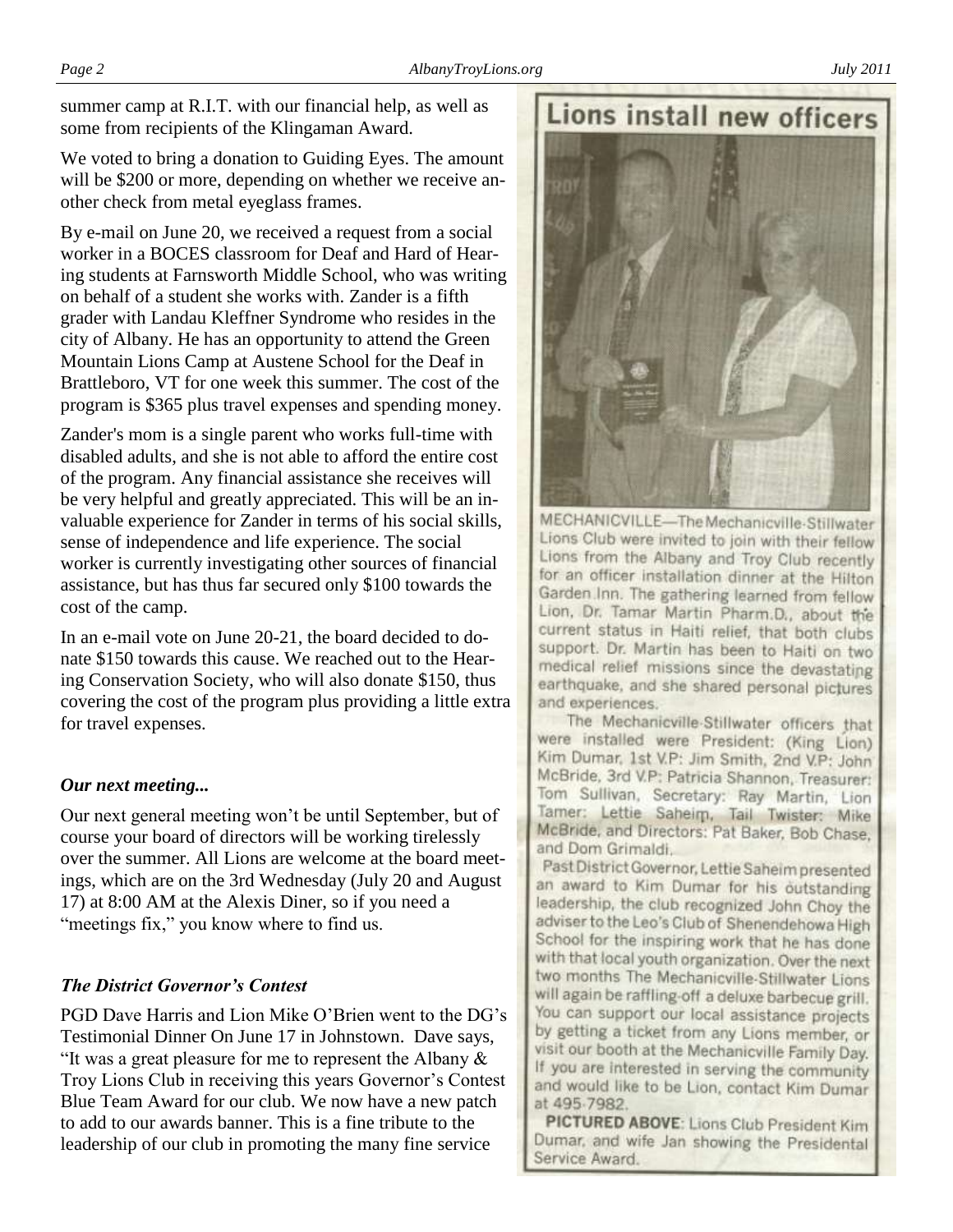projects that have been completed during the year. Most importantly we must cite the excellent job that Lion Secretary Jerry Gordon continues to do in reporting all activities to the district and International in such a complete and timely manner. Thank you Lion Jerry and congratulations to all for this wonderful achievement."

For those of you not familiar with the District Governor's Contest, here"s the story: Each year, the DG comes up with a "contest" to promote selected aspects of Lionism. It awards points for various service projects, and for fairness, the clubs" scores are compared to other clubs of the same size. Usually, the "teams" are under 20 members, 20-40 members and more than 40 members. We're in the over-40 group.



DG John Samples" 2010-11 contest had 4 categories: Environmental Projects, Youth Activities, Providing Eyeglasses & Eye Exams and Feeding the Hungry. Our club did nothing in the first two categories, but the number of glasses and eye exams that we provide (thanks to Elaine & Maryanne) and our Regional Food Bank work sessions and Joseph"s House dinner (thanks to Terry, Carol and all who participated) were enough to carry us to victory.

As soon as I know the criteria for DG Rick Quick"s 2011-12 contest, I"ll let you know.

## *Regional Food Bank*

Our next quarterly work night at the **Regional Food Bank** is on **Tuesday, July 12**, from 5:30-7:30 p.m. This is a fun way to live up to our motto, We Serve. If you haven't done it before, it's not too late to start. And if you have done it before, welcome back. Remember that friends and family (including kids) are welcome. We can"t have too many people, because they assign our task based on our group size. Tell Lion Carol how many you"re bringing at **cquantoc@nycap.rr.com** or 664-3901 by July 5, please.

## *On a more personal note …*

Congratulations to **Lion Carol Quantock** on her new job as Business Administrator in the School of Architecture at RPI.

Back in March and April, **Lion Jane Chouiniere** spent some time in the hospital and rehab. I apologize for my negligence in not publishing her thank-you sooner, but here it is: *"I had just wanted to thank all those who sent cards and good wishes to me when I was in the hospital. I pretty much did that last night (June 1), but if you could just put in a line or two saying thanks to anyone I wasn't able to thank in person, I would appreciate that. Their thoughts and prayers were really helpful to me in my recovery and I want them to know how much it meant to me. Thanks for your help. Lion Jane"*

Those of you who have been Troy Lions for a while may remember Janette & Clem Marino, who were members in the late "90s for a few years, before they moved to Saratoga Springs. Lions Maryanne & Jerry attended the graduation party for their daughter Danielle, who"s going on to R.I.T. Janette and Clem send their regards to all their old friends from the Troy Lions Club. Danielle (in the center) is holding her award from the Saratoga Springs Lions for her best-in-class win in their annual Duathalon.